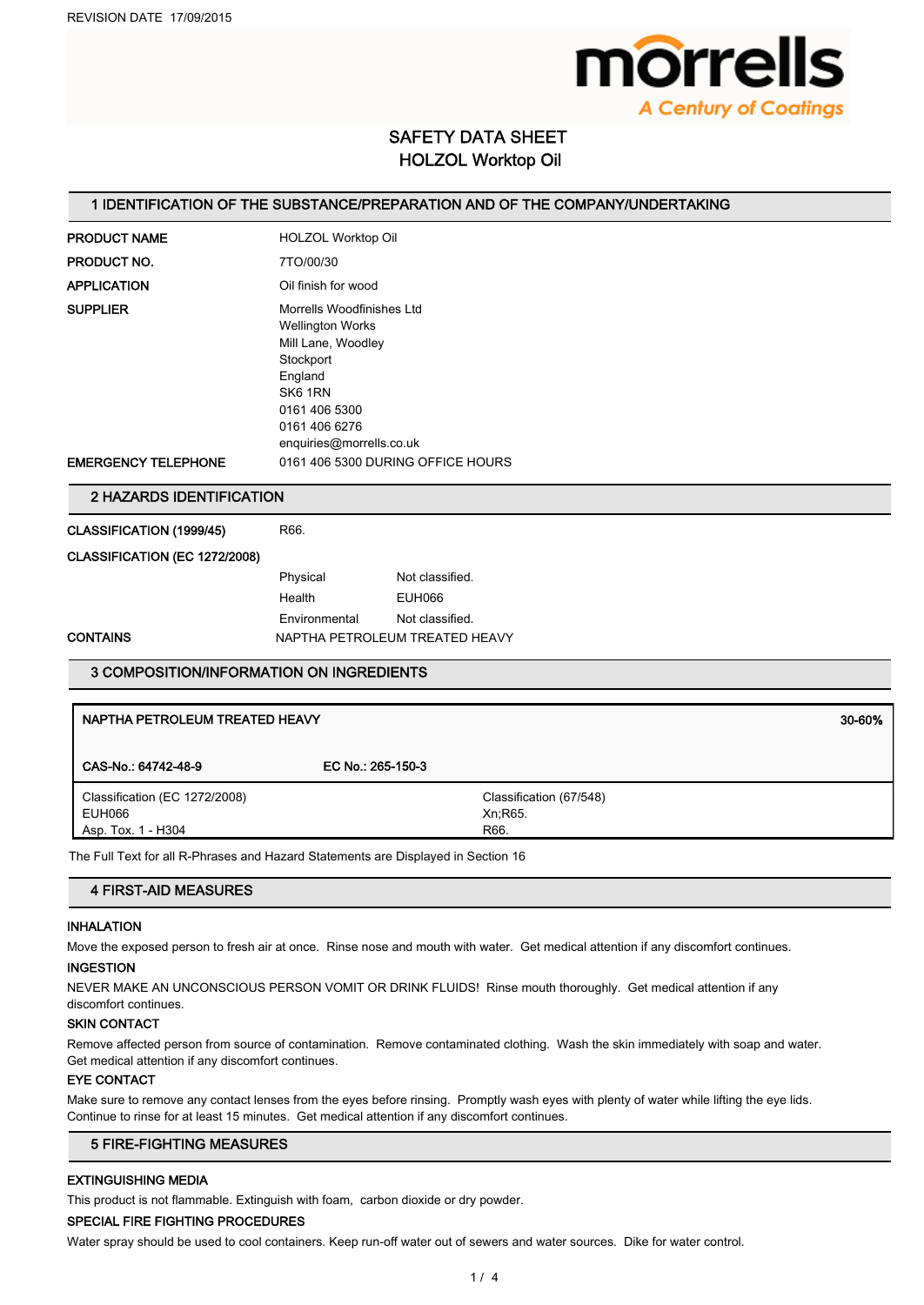# HOLZOL Worktop Oil

## UNUSUAL FIRE & EXPLOSION HAZARDS

If heated, volume and pressure increases strongly, resulting in explosion of container.

### PROTECTIVE MEASURES IN FIRE

Selection of respiratory protection for fire fighting: follow the general fire precautions indicated in the workplace.

## 6 ACCIDENTAL RELEASE MEASURES

### PERSONAL PRECAUTIONS

Wear protective clothing as described in Section 8 of this safety data sheet.

## ENVIRONMENTAL PRECAUTIONS

Do not allow to enter drains, sewers or watercourses. Contain spillages with sand, earth or any suitable adsorbent material.

#### SPILL CLEAN UP METHODS

Stop leak if possible without risk. Absorb in vermiculite, dry sand or earth and place into containers. Do not contaminate water sources or sewer.

## 7 HANDLING AND STORAGE

### USAGE PRECAUTIONS

Avoid spilling, skin and eye contact. Keep away from heat, sparks and open flame. Risk of vapour concentration on the floor and in low-lying areas. Always remove oil with soap and water or skin cleaning agent, never use organic solvents. Do not use oil-contaminated clothing or shoes, and do not put rags moistened with oil into pockets.

## STORAGE PRECAUTIONS

Store in tightly closed original container in a dry, cool and well-ventilated place. Keep away from heat, sparks and open flame.

## 8 EXPOSURE CONTROLS/PERSONAL PROTECTION

| Name                                   | <b>STD</b>       |           | TWA - 8 Hrs | STEL - 15 Min | <b>Notes</b> |
|----------------------------------------|------------------|-----------|-------------|---------------|--------------|
| <b>INAPTHA PETROLEUM TREATED HEAVY</b> | WEL <sup>'</sup> | $148$ ppm | 1200 mg/m3  |               |              |

WEL = Workplace Exposure Limit.

### PROTECTIVE EQUIPMENT



#### PROCESS CONDITIONS

Use engineering controls to reduce air contamination to permissible exposure level.

## ENGINEERING MEASURES

Provide adequate ventilation. Observe occupational exposure limits and minimize the risk of inhalation of vapours.

### RESPIRATORY EQUIPMENT

No specific recommendation made, but respiratory protection may still be required under exceptional circumstances when excessive air contamination exists.

#### HAND PROTECTION

Use suitable protective gloves if risk of skin contact. Protective gloves should be used if there is a risk of direct contact or splash. For prolonged or repeated skin contact use suitable protective gloves.

### EYE PROTECTION

If risk of splashing, wear safety goggles or face shield. Wear splash-proof eye goggles to prevent any possibility of eye contact.

## OTHER PROTECTION

Wear appropriate clothing to prevent any possibility of skin contact.

## HYGIENE MEASURES

DO NOT SMOKE IN WORK AREA! Wash at the end of each work shift and before eating, smoking and using the toilet. Wash promptly if skin becomes wet or contaminated. Promptly remove any clothing that becomes contaminated. Use appropriate skin cream to prevent drying of skin. When using do not eat, drink or smoke.

| 9 PHYSICAL AND CHEMICAL PROPERTIES        |             |  |
|-------------------------------------------|-------------|--|
| <b>APPEARANCE</b>                         | Liauid      |  |
| <b>FLASH POINT (°C)</b>                   | >60         |  |
| <b>VOLATILE ORGANIC COMPOUND</b><br>(VOC) | 274 g/litre |  |

## 10 STABILITY AND REACTIVITY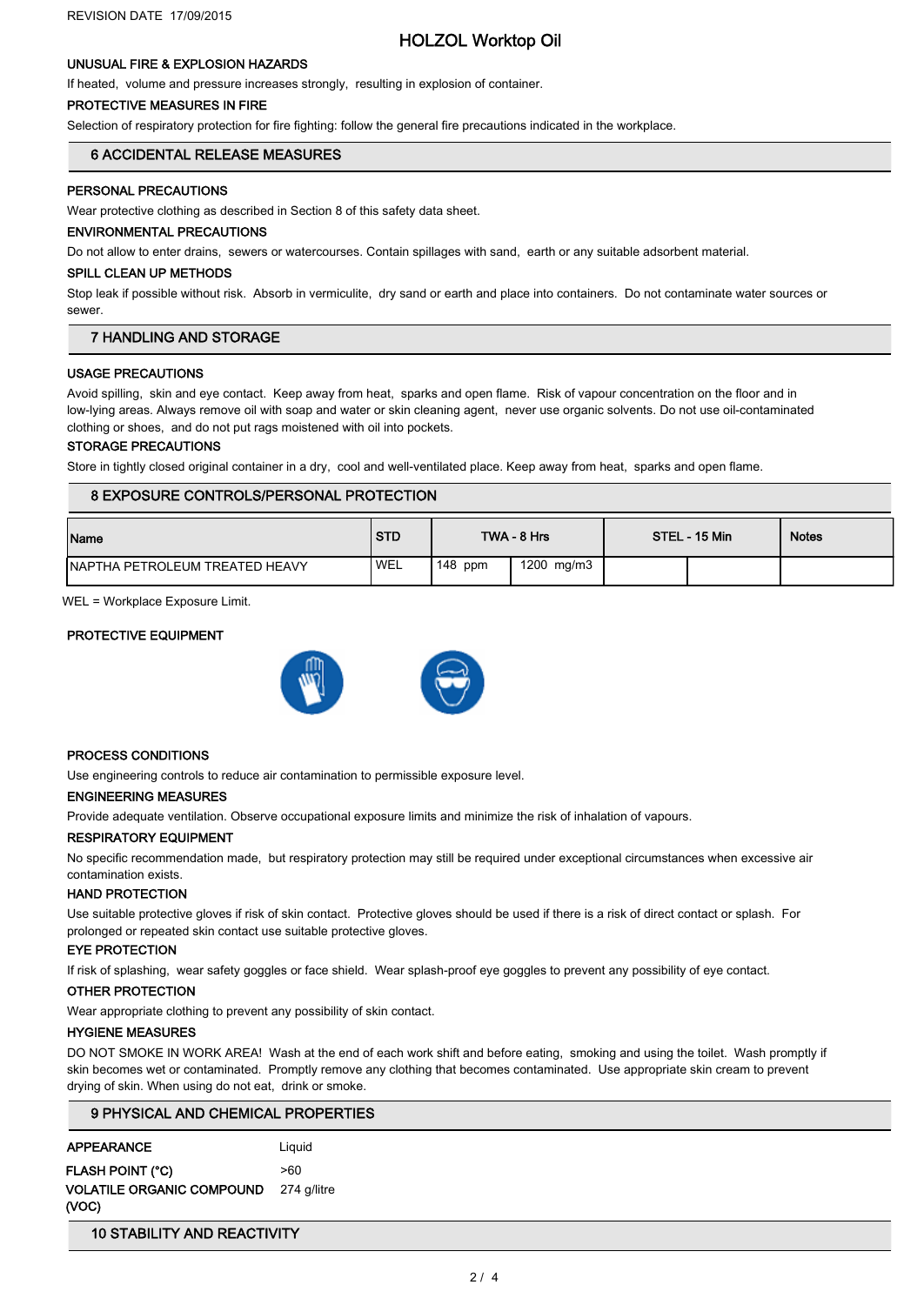# HOLZOL Worktop Oil

# **STABILITY**

Stable under normal temperature conditions and recommended use.

#### CONDITIONS TO AVOID

Avoid excessive heat for prolonged periods of time. Avoid heat, flames and other sources of ignition.

## HAZARDOUS DECOMPOSITION PRODUCTS

Fire creates: Carbon monoxide (CO). Carbon dioxide (CO2).

# 11 TOXICOLOGICAL INFORMATION

TOXIC DOSE 1 - LD 50 5000 mg/kg (oral rat)

### INHALATION

In high concentrations, vapours may irritate throat and respiratory system and cause coughing.

## INGESTION

May cause discomfort if swallowed.

## SKIN CONTACT

Repeated exposure may cause skin dryness or cracking.

### EYE CONTACT

Spray and vapour in the eyes may cause irritation and smarting.

| <b>12 ECOLOGICAL INFORMATION</b> |
|----------------------------------|
|----------------------------------|

## **ECOTOXICITY**

Not regarded as dangerous for the environment.

| LC 50, 96 Hrs, FISH mg/l     | 82  |
|------------------------------|-----|
| EC 50, 48 Hrs, DAPHNIA, mg/l | 4.5 |
| IC 50, 72 Hrs, ALGAE, mg/l   | 3.1 |

## **DEGRADABILITY**

The product is biodegradable, but it must not be discharged into drains without permission from the authorities.

# 13 DISPOSAL CONSIDERATIONS

### GENERAL INFORMATION

When handling waste, consideration should be made to the safety precautions applying to handling of the product.

# DISPOSAL METHODS

Dispose of waste and residues in accordance with local authority requirements.

| <b>14 TRANSPORT INFORMATION</b> |  |
|---------------------------------|--|
|---------------------------------|--|

| Not Classified  |
|-----------------|
| Not classified. |
| Not classified. |
| Not classified. |
|                 |

# 15 REGULATORY INFORMATION

## STATUTORY INSTRUMENTS

The Classification, Labelling and Packaging of substances and mixtures Regulations EC 1272/2008 (CLP) and amendments

# APPROVED CODE OF PRACTICE

Classification and Labelling of Substances and Preparations Dangerous for Supply. Safety Data Sheets for Substances and Preparations.

# GUIDANCE NOTES

Workplace Exposure Limits EH40.

| <b>16 OTHER INFORMATION</b>                   |                                                       |  |
|-----------------------------------------------|-------------------------------------------------------|--|
| <b>REVISION DATE</b>                          | 17/09/2015                                            |  |
| <b>REV. NO./REPL. SDS</b><br><b>GENERATED</b> |                                                       |  |
| <b>RISK PHRASES IN FULL</b>                   |                                                       |  |
| R <sub>65</sub>                               | Harmful: may cause lung damage if swallowed.          |  |
| R66                                           | Repeated exposure may cause skin dryness or cracking. |  |